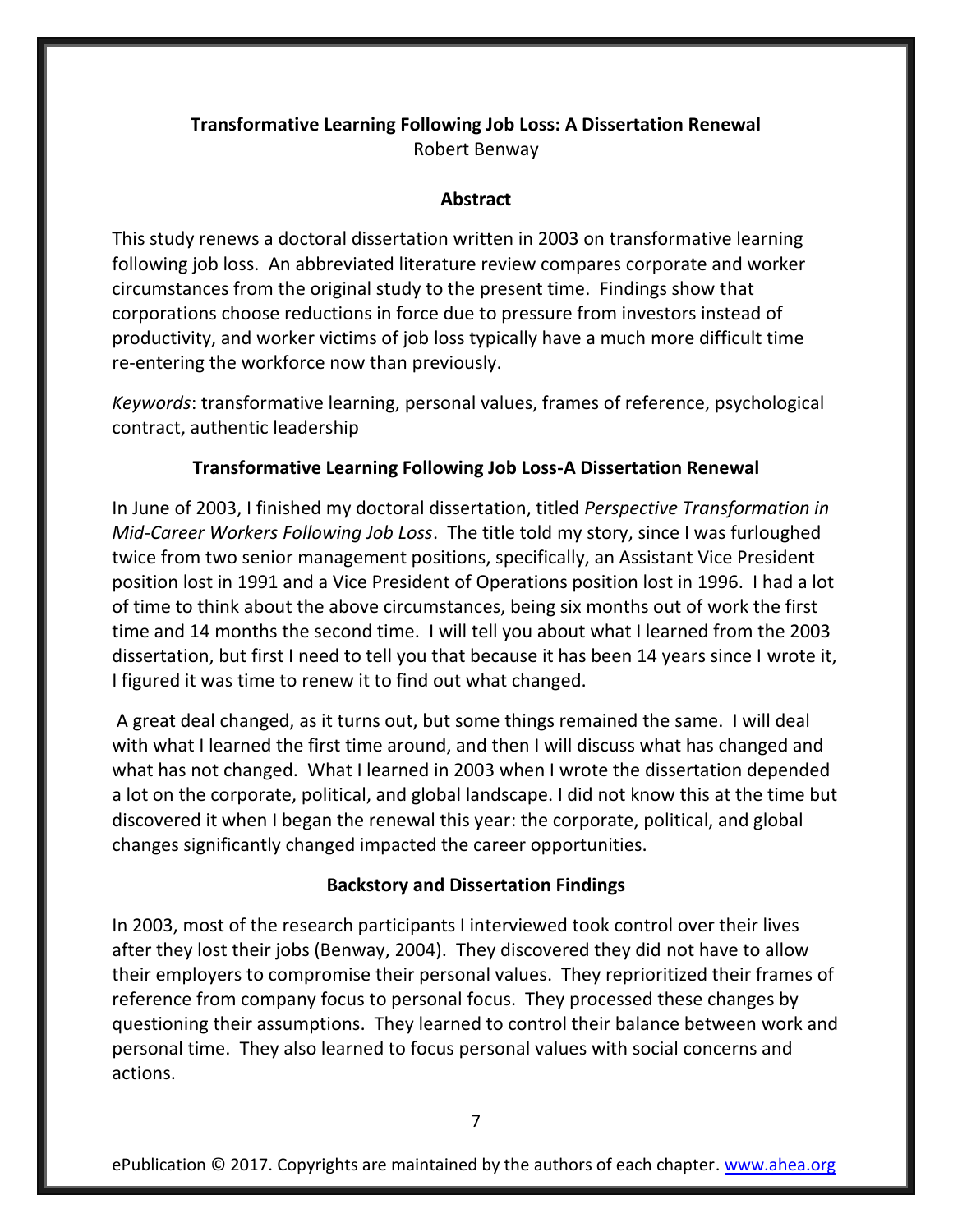By the time I wrote this dissertation, I had lost two jobs, one in 1991 and the other in 1996. In 1991, I was out of work six months and then landed a new position at a starting salary 13% higher than what I previously earned. In 1996 I was out of work 13.5 months and landed a lower position at a starting salary almost 30% lower. So I knew conditions would not be the same, but I did not anticipate how much different they became.

## **Corporate and Worker Changes Since 2003**

I was so fixated on writing my dissertation it never occurred to me that the socioeconomic landscape could have changed so drastically. What I did not pick up at the time was that corporate, political, and geographic worlds would change in ways I could never have imagined. This brings me to the present, as I decided to renew my dissertation and find out what changes occurred in the corporate and worker environments.

There have been drastic changes in the corporate environment. Employer-employee relations have taken a transactional character at the expense of earlier psychological contracts (Betts, Healy, Mir, & Vicari, 2015). Reductions in force (RIFs) are no longer triggered by the need to increase productivity; rather, they are directed by senior executives in response to investor demands to increase return on investment (ROI). Note that ROI is the ratio of net income to capital deployed. Decreasing capital deployed by conducting RIFs is easier and faster than increasing net income as a means of increasing ROI.

Changes in the worker environment have been due mostly to the changes in the corporate environment. Workers have become wary of employer expectations since downsizing is now triggered by exigencies (demands) of the stock market, not falling changes in productivity (Betts et al., 2015). Survivors of downsizing experience diminished employee morale and lower levels of mental health (Anderson & Proulx, 2014). Victims of downsizing report higher job satisfaction, better quality of life and overall health than survivors. Displaced workers lost jobs and have small likelihood of being recalled. They possess skills no longer desired, so are different from unemployed workers. Retraining becomes a cost/benefit analysis to the worker.

## **Comparisons of Transformative Learning and Authentic Leadership**

Transformative learning is an adult education learning theory that is well known in communities inside and outside education. So when I began reading Bill George's (2015) book *Authentic Leadership* in preparation for a business course I was about to teach, it took me a while to recognize the phenomena George described is very similar to perspective transformation as described by Jack Mezirow (1991). What follows is a synopsis of the similarities.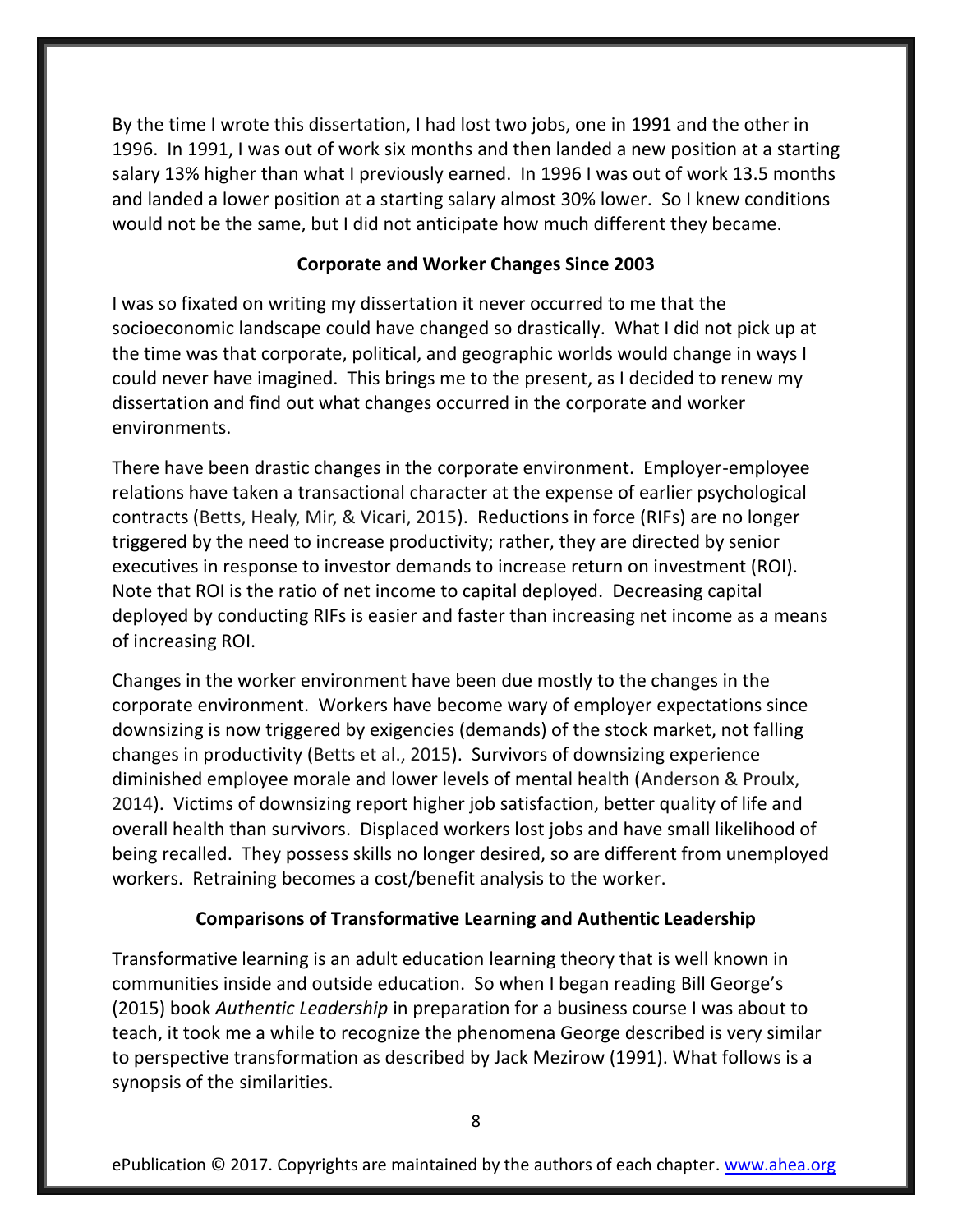First, the disorienting dilemma Mezirow described is very similar to crucibles as described by George, both stimulating changes in thinking. Second, the Mezirow selfexamination with feelings of guilt or shame is similar to George's losing your way. Next, the Mezirow critical assessment of assumptions, recognition that discontent and transformation are shared, exploration of options, planning a course of actions, acquisition of knowledge, and provisional trying of new roles are all similar to George's self-awareness. Finally, the Mezirow building of competence and confidence, and reintegration into a new life, are similar to George's comments on values.

For me, Mezirow described almost exactly the perspective transformation I experienced, and George put it in the context of business environments, thus allowing me to better understand myself and the environment in which I work, in healthcare, business, and higher education.

#### **Future Trends and Influences**

Future trends of corporations on reengineering and restructuring of the work forces continue perilous pathways, at least for employees. Mangaliso and Culhane (2009) pointed out that downsizing results in decreased employee morale among surviving employees, decreased productivity (because surviving employees must assume responsibilities formerly carried out by departed employees), and a resulting deficit of skills among surviving employees. Therefore, they suggested that future layoffs should be done in one round instead of multiple rounds. They also claimed:

For reengineering to succeed in the long run, it must encompass a reevaluation of the entire organization and culture, including the hierarchical structure, the traditional positions within that structure, and the reassigning of individuals to match skills to requirements in the new order (p. 13).

If workers who have been affected by downsizing experienced perspective transformations, what changes have they made, and to what extent will those changes be lasting? Studies reviewed by Stein (2007) indicated that workers experience a feeling of helplessness, becoming victimized by actions that cannot be prevented, and loss of hope and spirit. Although these changes may or may not be lasting, there is evidence that meaning schemes such as changes in basic beliefs and assumptions can and do change (Courtenay, Merriam, Reeves, & Baumgartner, 2000). Displaced workers react to job loss and reemployment in different ways. Some get into new jobs right away, some hesitate, some are in denial, and some quit looking for work or retire. (Entz, 2010).

There are also political influences at play. Frank (2016) argued the New Deal attention paid to the working class gradually eroded and transitioned to the professional class, which then further eroded as money and power shifted to the upper class in the form of

9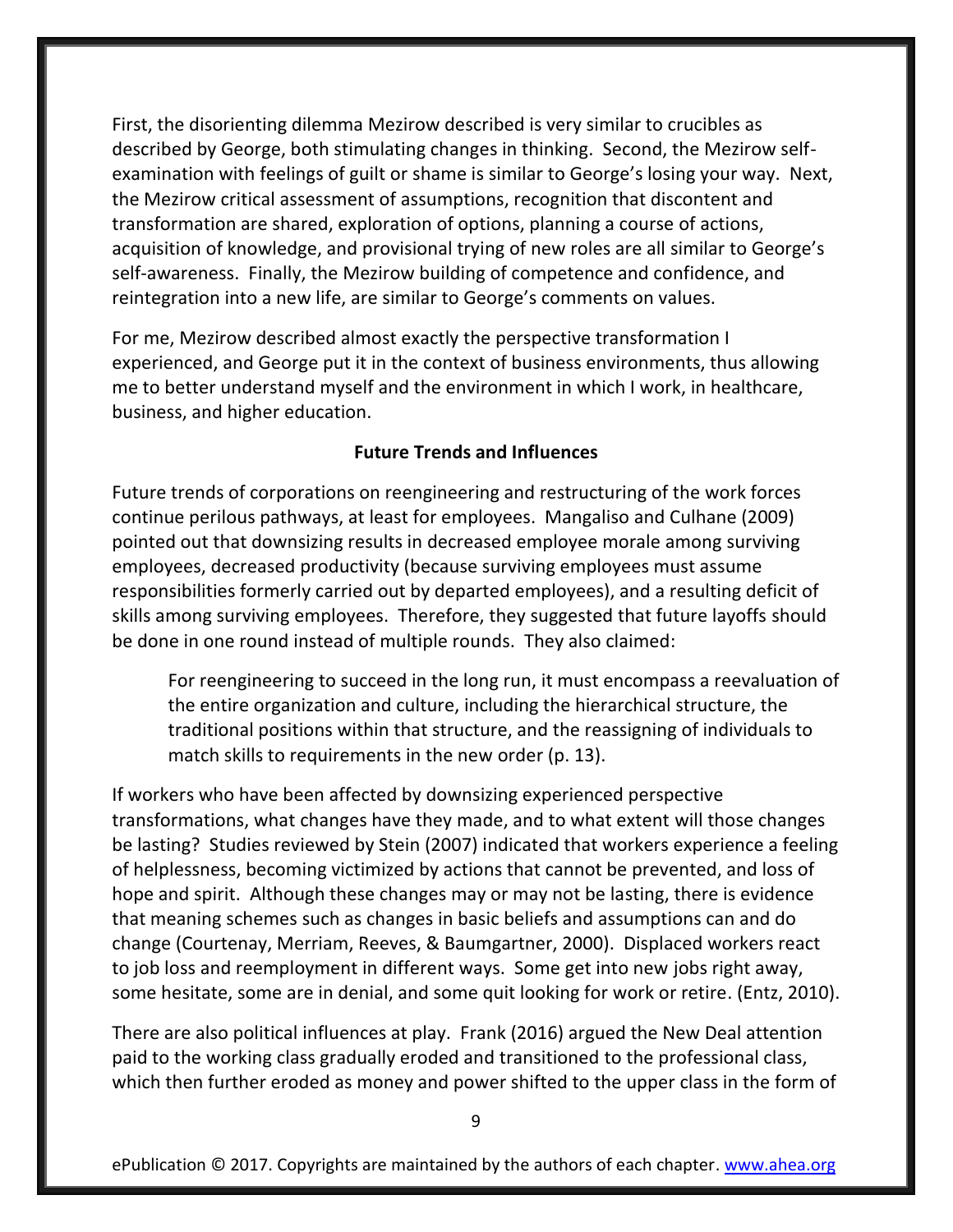income increases, tax cuts, legislative changes, and judicial rulings such as Citizens United.

#### **Implications for Adult Education and Writing**

I knew the landscape of business would change when I first wrote my dissertation in 2003, but the landscape transformed the entire context of my dissertation. The consequences 25 years ago were that victims of job loss spent three to six months out of work and then became re-employed at or higher than their former salaries. Those conditions deteriorated, as discussed above, such that some occupations, especially those of offshored employees, do not even exist now, thus forcing victims to transition into new occupations that may require retraining. Such retraining may not be realistic or within reach. So, the assumptions I used to write my 2003 dissertation simply no longer exist, and consequences to adult education must be approached in fluid terms.

A second implication for adult education considers the attention devoted to the corporate viewpoint in the literature, with relatively little consideration of worker dilemmas. This imbalance extends to business classrooms, where "a significant portion of the current round of critique of business schools stems from their inability to advocate social responsibility, and to ensure that corporations earn their putative role as servants of society and allocators of social product" (Betts et al., 2015, p. 25). Business schools must summon the courage to balance multiple viewpoints in order to fairly represent the positions of corporations, the upper class, professional class, and working class. An example of how to do this is to organize a class activity in which students are divided into small groups, mimicking work groups in a company (McAteer, 2010). Then, the instructor, representing management, fires one or two of the students, assigns them to different groups, and then resets the assignment. The intension is to simulate a reduction in force in the company with reassignment of workers to other groups, and then have students examine the experience from the workers' viewpoint.

This paper has implications for writers. "There is no greater agony than bearing an untold story inside you," wrote Maya Angelou. Maybe that is the source of intestinal fortitude I discovered in writing this paper. For years I thought of revisiting my dissertation but put it off because I was not able to find a vehicle or excuse to take on the project. Over time my curiosity got the better of me, and then the Adult Higher Education Alliance (AHEA) announced a call for papers related to the AHEA 2017 Annual Conference on the subject of writing. I realized this presented an opportune time to revisit the original project, at least in literature review. But because I volunteer at a career center and regularly see displaced professional and working class people, I have observed and worked with victims whose stories are similar to the ones written about and documented above. This recent examination of the original subject does not have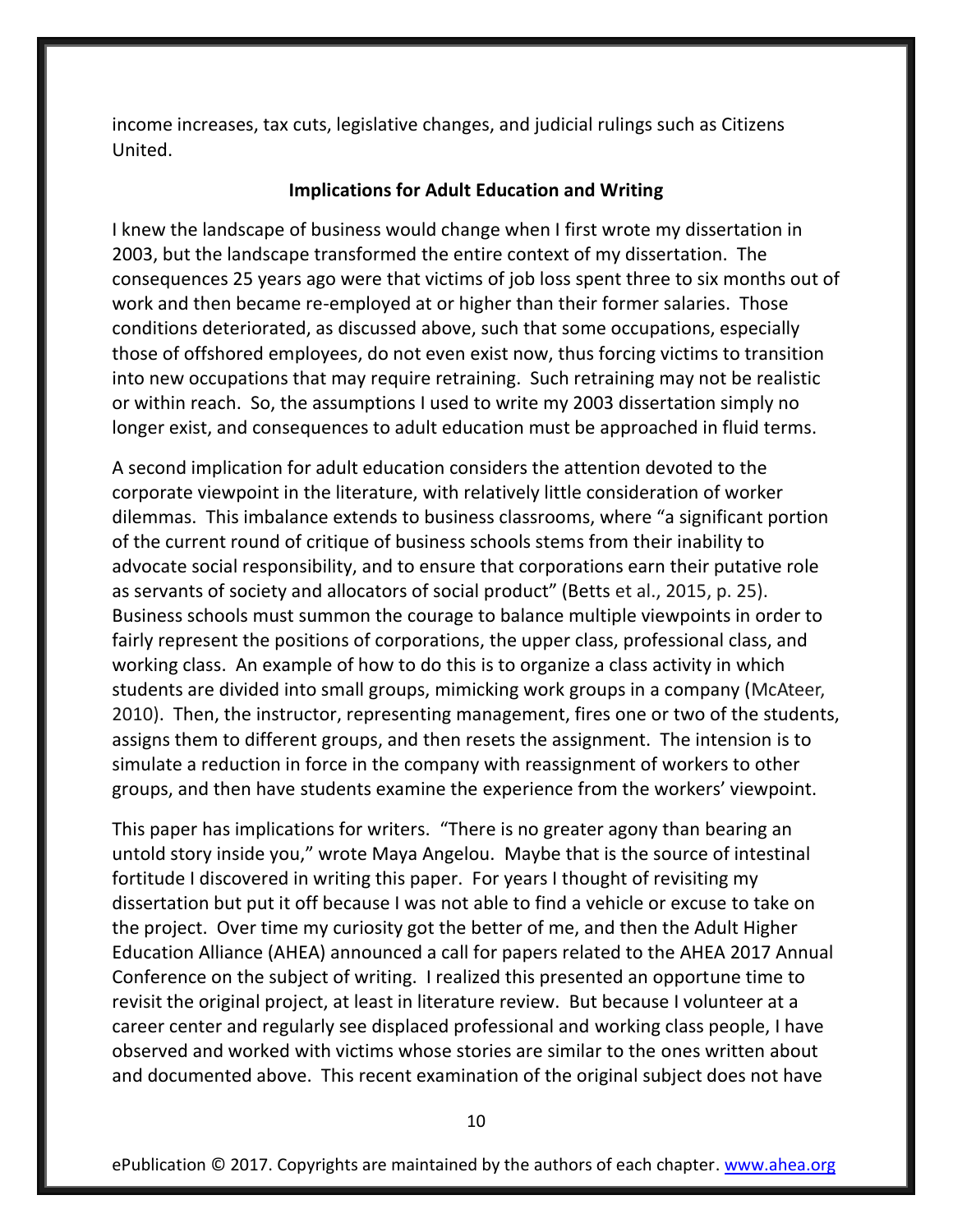the rigor of the original work, but enough to help me recognize that research and writing captures a moment in time.

ePublication © 2017. Copyrights are maintained by the authors of each chapter. [www.ahea.org](http://www.ahea.org/)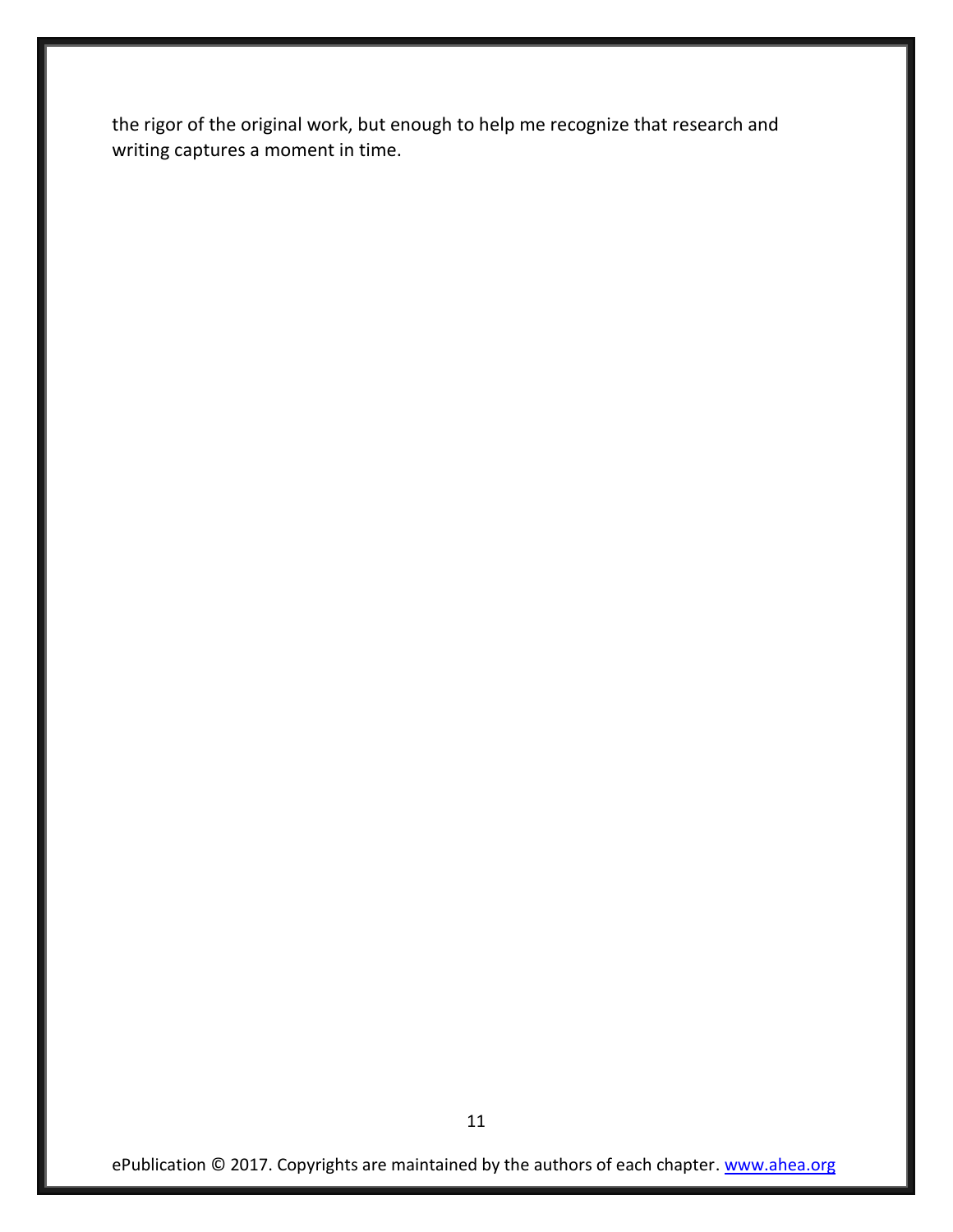#### **References**

- Anderson, S., & Proulx, J. (2014). *Stress-related outcomes of organizational downsizing: A systematic review of 21st century literature*. Retrieved from https://www.islandscholar.ca/islandora/object/ir:9551
- Benway, R. (2004). *Adult learning following job loss in mid-career workers*. Retrieved from https://scholarworks.iupui.edu/bitstream/handle/1805/230/ Benway.pdf?sequence=1
- Betts, S., Healy, W., Mir, R., & Vicari, V. (2015). The impact of offshoring on organizational commitment: Recruiting, training, retention, and ethical concerns. Retrieved from http://www.alliedacademies.org/pdfs/proceedings26/ ASIB%20Proceedings.pdf#page=13
- Courtenay, B., Merriam, S., Reeves, P., & Baumgartner, L. (2000). Perspective transformation over time: A 2-year follow-up study of HIV positive adults. *Adult Education Quarterly*, *50*(2), 102-119. doi:10.1177/07417130022086937
- Entz, M.J. (2010). *Beyond the factory floor: The experiences of displaced manufacturing workers as they retrain in community college settings* (Doctoral Dissertation), Iowa State University, Ames, Iowa. Retrieved from http://lib.dr.iastate.edu/cgi/ viewcontent.cgi?article=2716&context=etd
- Frank, T. (2016). *Listen liberal: Or, what ever happened to the party of the people*. New York, NY: Metropolitan Books.
- George, B. (2015). *Discover your true north* (2nd ed.). Hoboken, NJ: Wiley & Sons.

Mangaliso, M., & Culhane, J-M. (2009). *Performance implications of the corporate downsizing strategy.* Retrieved from https://papers.ssrn.com/sol3/ papers.cfm?abstract\_id=1695416

- McAteer, T. (2010). *Transformative learning in business education*. Retrieved from http://www.nationalpost.com/transformative+learning+business+education/249 5255/story.html
- Mezirow, J. (1991). *Transformative dimensions of adult learning*. San Francisco, CA: Jossey-Bass.
- Stein, H. (2007). The inconsolable organization: toward a theory of organizational and cultural change. *Psychoanalysis, Culture & Society*, *12*, 349-368. Retrieved from http://www.psychohistoire.com/SteinI%20nconsolable%20Organization.pdf

ePublication © 2017. Copyrights are maintained by the authors of each chapter. [www.ahea.org](http://www.ahea.org/)